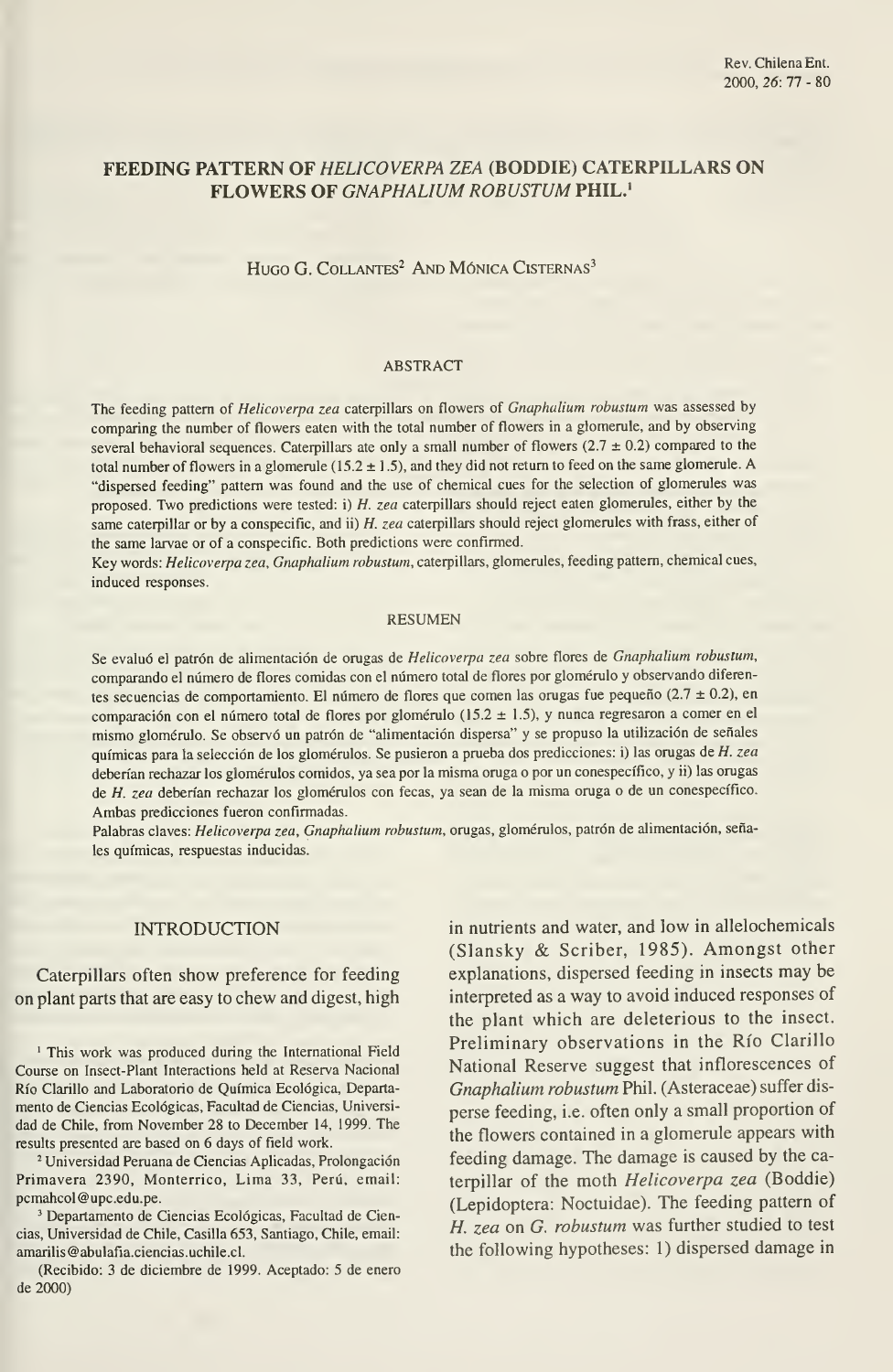glomerules of G. robustum is produced by caterpillars' behavior; and 2) caterpillars use the presence of frass as a cue for rejection of damaged glomerules.

### METHODS

Helicoverpa zea (Lepidoptera : Noctuidae) is a moth which in its larval stages (caterpillars) is a major pest affecting many crop species worldwide because of its generalist habit. In Chile it is an introduced species which is found in wild plant species. In Río Clarillo National Reserve (33° 51' S - 70° 29 W, 45 km southeast of Santiago, Chile) it was found feeding on Gnaphalium robustum (Asteraceae), an annual or biannual herb found in degraded lands and sunny slopes. Flowering occurs from october to march. Flowers are white, small, and are arranged in glomerules.

The feeding pattern of H. zea was determined by comparing the number of flowers eaten and the total number of flowers in each of 46 glomerules sampled. Each glomerule belonged to a different plant. The Spearman correlation test was applied.

Twenty-three observations were made on the feeding behavior of the caterpillars. The behavioral patterns were determined by counting the number of observations for each of the three behavioral sequences described in Table <sup>1</sup>

In order to test the rejection by caterpillars of partially eaten glomerules, actively eating caterpillars  $(1.5 \text{ to } 2.0 \text{ cm} \text{ long})$  were collected and subjected to fasting for two hours. Thereafter, they were allowed to feed on intact glomerules until they moved and fed in another glomerule, thus making sure caterpillars left the glomerule for reasons other than satiation. They were again collected and subjected to fasting for two additional hours. Finally, caterpillars were assigned to three different groups, which fed on: i) the same glomerules each caterpillar ate before, ii) glomerules that were eaten by a conspecific, and iii) not eaten glomerules (control group). Each of these groups were tested in a different day.

In order to test the rejection of glomerules with frass, actively eating caterpillars (1 .5 to 2.0 cm long) were collected, subjected to fasting for two hours, and thereafter assigned to two different groups, which fed on: i) intact glomerules with frass of the same caterpillar, and ii) intact glomerules with frass

of a conspecific. The control group of the previous experiment was used as control. Each of these groups were tested in a different day.

Comparisons between groups of the rejection experiments were made using the two tailed Fisher Exact Test. Due to multiple comparisons, the Bonferroni correction was applied. Differences were considered significant when the P-value was less or equal to 0.0125.

## RESULTS

The number of flowers eaten by Helicoverpa zea caterpillars on glomerules of Gnaphalium robustum was  $2.7 \pm 0.2$  with a range of 1 to 5 flowers, while the total number of flowers in a glomerule was 15.2  $\pm$  1.5 with a range of 4 to 40 flowers ( $r_{\text{Spearman}} = 0.081$ ,  $P = 0.63$ .

The number of observations for each of the three behavioral sequences of  $H$ . zea caterpillars feeding on glomerules of  $G$ . *robustum* showed that caterpillars did not return to eat in the same glomerule they were eating before (Table 1).

The experiments of food selection behavior by H. zea caterpillars showed that they rejected glomerules previously eaten both by the same caterpillar or a conspecific, and that they also rejected glomerules with frass of both of the same caterpillar or a conspecific (Table 2).

### DISCUSSION

The feeding pattern of Helicoverpa zea caterpillars on glomerules of Gnaphalium robustum and their behavioral sequence clearly suggest a food selection behavior, i.e. caterpillars eat a small number of flowers within <sup>a</sup> glomerule and then move away to feed in another glomerule (Table 1). They also reject damaged glomerules, regardless if it is a glomerule previously eaten by the same caterpillar or a conspecific (Table 2).

The latter results also suggest the release of chemicals from the damaged glomerules which may be acting as a cue for the caterpillars to reject those previously eaten. Alternatively, rejection of glomerules with frass, either their own or that of <sup>a</sup> conspecific, also suggests the presence of some chemical in the frass which may be used by the caterpillars as an indirect cue to reject previously eaten glomerules.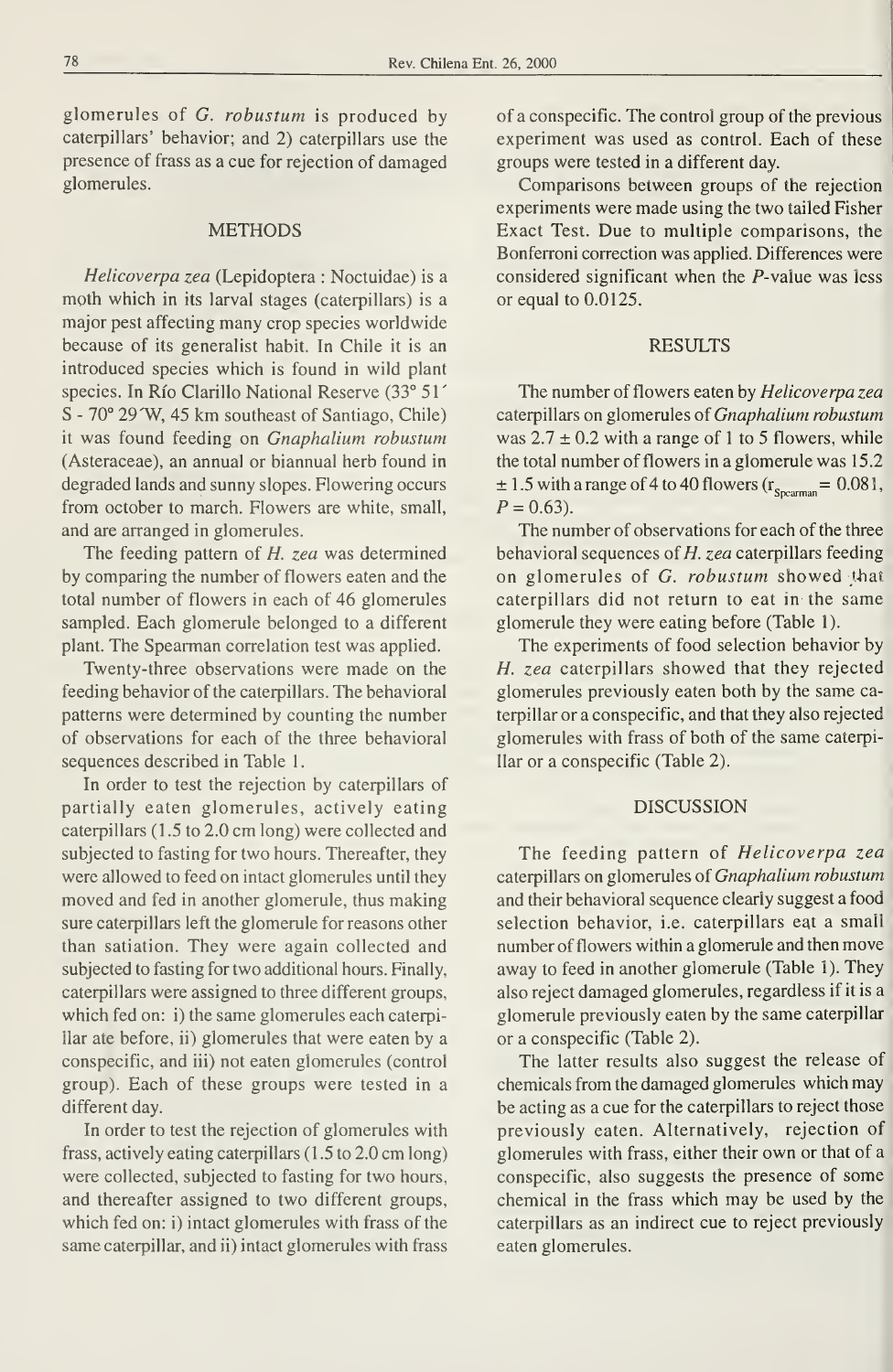### TABLE <sup>1</sup> BEHAVIORAL SEQUENCE OF HELICOVERPA ZEA CATERPILLARS FEEDING ON GLOMERULES OF GNAPHALIUM ROBUSTUM

| <b>Ouestion</b>                          | Behavioral sequence               | <b>Observations</b> | Answer         |
|------------------------------------------|-----------------------------------|---------------------|----------------|
| Do caterpillars move to feed in another  | $F \rightarrow F^*$               | 12                  | Yes.           |
| glomerule after have been feeding?       |                                   |                     |                |
| Do caterpillars move to feed in another  | $F \rightarrow R \rightarrow F^*$ |                     | <b>Yes</b>     |
| glomerule after have been resting?       |                                   |                     |                |
| Do caterpillars continues feeding in the | $F \rightarrow R \rightarrow F+$  |                     | N <sub>0</sub> |
| same glomerule after have been resting?  |                                   |                     |                |

F : feeding in a glomerule, F\* : feeding in another glomerule, R : rest, F+ : feeding in the same glomerule.

TABLE 2 REJECTION OF GLOMERULES OF GNAPHALIUM ROBUSTUM BY HELICOVERPA ZEA CATERPILLARS

| <b>Ouestion</b>                                                         | Contrast           | $P$ -value* | Answer |
|-------------------------------------------------------------------------|--------------------|-------------|--------|
| Do caterpillars reject glomerules previously eaten by themselves?       | EATO vs CON        | 0.0013      | Yes    |
| Do caterpillars reject glomerules previously eaten by a conspecific?    | <b>EATC</b> vs CON | 0.0001      | Yes    |
| Do caterpillars reject glomerules with presence of their own frass?     | FRA0 vs CON        | 0.0038      | Yes    |
| Do caterpillars reject glomerules with presence of a conspecific frass? | FRAC vs CON        | 0.0060      | Yes    |

CON : feeding on not eaten glomerules, EATo : feeding on glomerules eaten by the same caterpillar, EATc : feeding on glomerules eaten by another caterpillar, FRAo : feeding on glomerules with frass of the same caterpillar, FRAc : feeding on glomerules with frass of another caterpillar.

\*Fisher Exact Test. Differences between groups are considered significant when the P-value is less or equal to 0.0125, according to the Bonferroni correction for multiple comparisons.

At least four possible explanations can account for this food selection behavior of H. zea caterpillars: i) they look for more palatable flowers (i.e. more easy to chew and digest, high in nutrients or water, or showing a different allelochemical profile), ii) they avoid induced responses which may decrease the palatability of flowers, iii) they avoid intraspecific competition, and iv) they avoid natural enemies that could be attracted by plant volátiles released upon damage.

Conceming the first hypothesis, it was observed that damaged flowers within a glomerule very often occur one next to the other. Henee, there appears to be no selection process in the movement between flowers.

The second hypothesis may explain the rejection of previously eaten glomerules by H. zea caterpillars, given that results refute satiation as the cause of caterpillar 's rejection of attacked flowers; instead, observations indicate that a change in the

quality of the food occurs after  $H$ . zea feeding (i.e. an induced response: Karban & Baldwin, 1997).

The hypothesis of avoidance of intraspecific competition is sustained by the observation of agressiveness among H. zea caterpillars when two of them meet and at least one of them is feeding. This behavior has been well described for caterpillars of H. zea (Artigas, 1994). From this point of view, rejection of both previously eaten glomerules and glomerules with frass, would be a caterpillar's response to cues indicating possible proximity of a conspecific.

In support of the last hypothesis, there is evidence on natural enemies of caterpillars (i.e. predators and parasitoids) being attracted by damaged plants (Dicke & Sabelis, 1988, Dicke et al., 1990, Steinberg et al., 1993, Turlings et al., 1995), and also on defensive behaviors of caterpillars, such as moving away from the feeding site (Slansky, 1993). In the present case, this hypothesis is weakened by